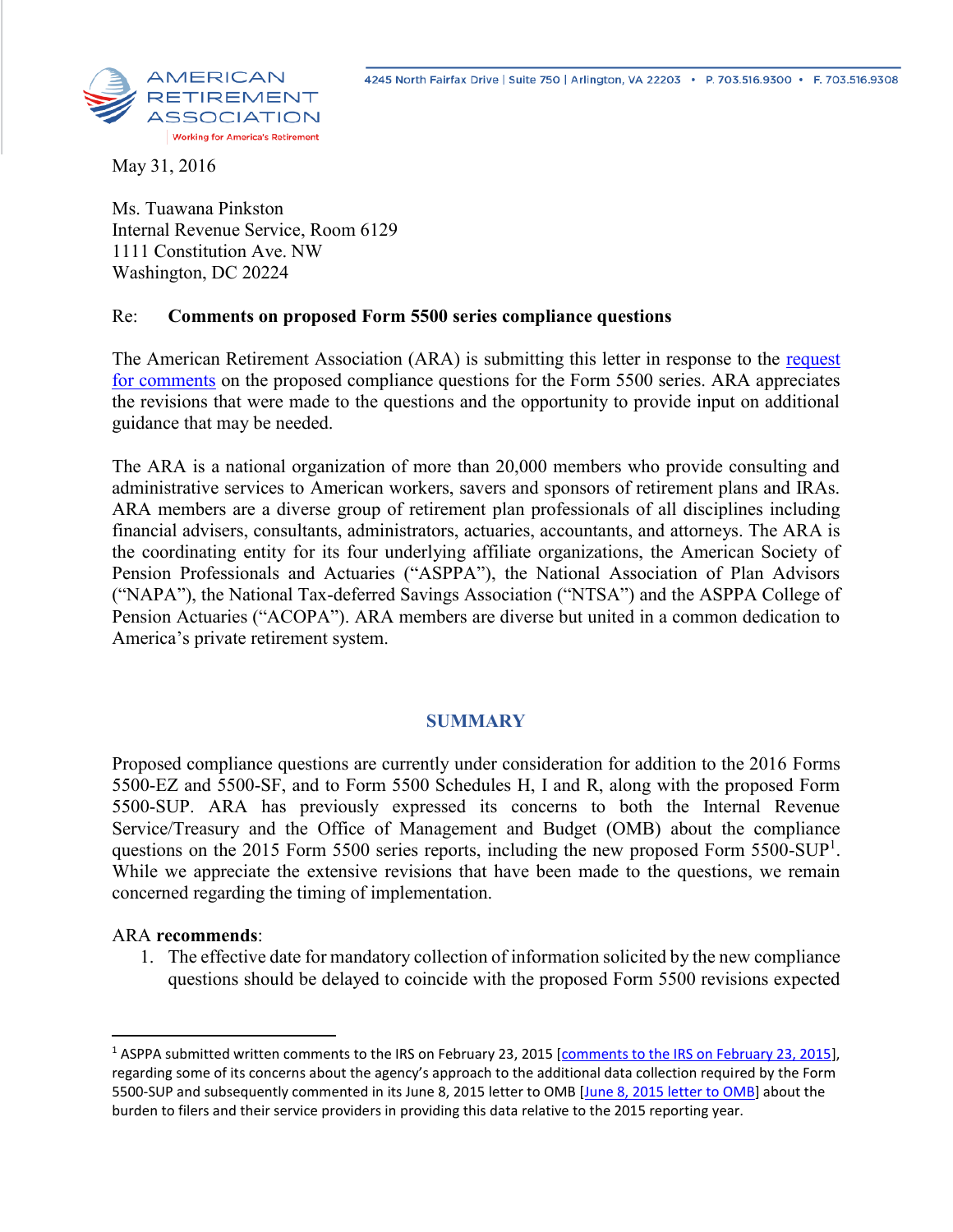from the Department of Labor which are currently being reviewed by OMB before being published and public comment solicited;

2. The request for the EIN of the plan's trust at  $1(b)^2$  should remain an optional question at least for the next 2 plan years so as to provide time for plan sponsors to determine whether a trust EIN has been deactivated by the IRS or apply for an EIN.

# **DISCUSSION**

1. The effective date for mandatory collection of compliance questions should be delayed to coincide with the Form 5500 revisions to be proposed by the Department of Labor which are expected to be applicable to the 2018 or 2019 Plan Year Form 5500 filings.

The prior iteration of new compliance questions were submitted to OMB in May of 2015. Although the prior iteration was ultimately approved by OMB in March of 2016, OMB directed, "Treasury/IRS must coordinate approval of any future renewal or revision of this collection with the Department of Labor (DOL) and Pension Benefit Guarantee Corporation (PBGC)."<sup>3</sup> Delaying the mandatory collection of the compliance questions until the 2018 or 2019 plan year Form 5500 filings will allow the required system updates to be completed in coordination with the anticipated changes to the Form 5500 series as part of the Department of Labor's (DOL) modernization efforts for the third iteration of EFAST.

It is important to recognize that many service providers and plan sponsors had expended considerable effort and resources in an attempt to prepare to respond to the compliance questions for the 2015 plan year. ARA believes it is important that the process and timing of any future revisions to the compliance questions and instructions take into account the realities faced by the industry in shifting resources. When multiple computerized systems are utilized and a range of service providers are engaged by a plan, such businesses must arrange to reprogram systems and to coordinate manual collection of the required information. As a practical matter, these businesses must wait until final forms and instructions are issued. It then generally takes 6-12 months for the necessary capital investments to be approved and technology, communication, and procedure changes to be developed and implemented. To date, instructions for the proposed questions have not been published and service providers cannot expend resources without risk of the questions changing.

In the request for comments, the IRS estimated that responding to the new questions should take a respondent approximately 23 minutes. Without adequate time to put system structure and processes in place to gather and maintain this information, ARA disagrees with this estimate. In its supporting documentation to OMB in 2015, IRS had estimated the time it would take a respondent to complete the paper Form 5500-SUP at 14.28 hours. While there has been substantial revision to the questions, they are not significant enough to justify the differences in estimate. The compliance questions involve information that is not currently being maintained in a format that

 $\overline{\phantom{a}}$ 

<sup>&</sup>lt;sup>2</sup> References are to items described in the table presented in the Notice and Request for Comments by the IRS posted on March 31, 2016.

<sup>3</sup> See OMB Notice of Action, March 10, 2016, at <http://www.reginfo.gov/public/do/DownloadNOA?requestID=265119>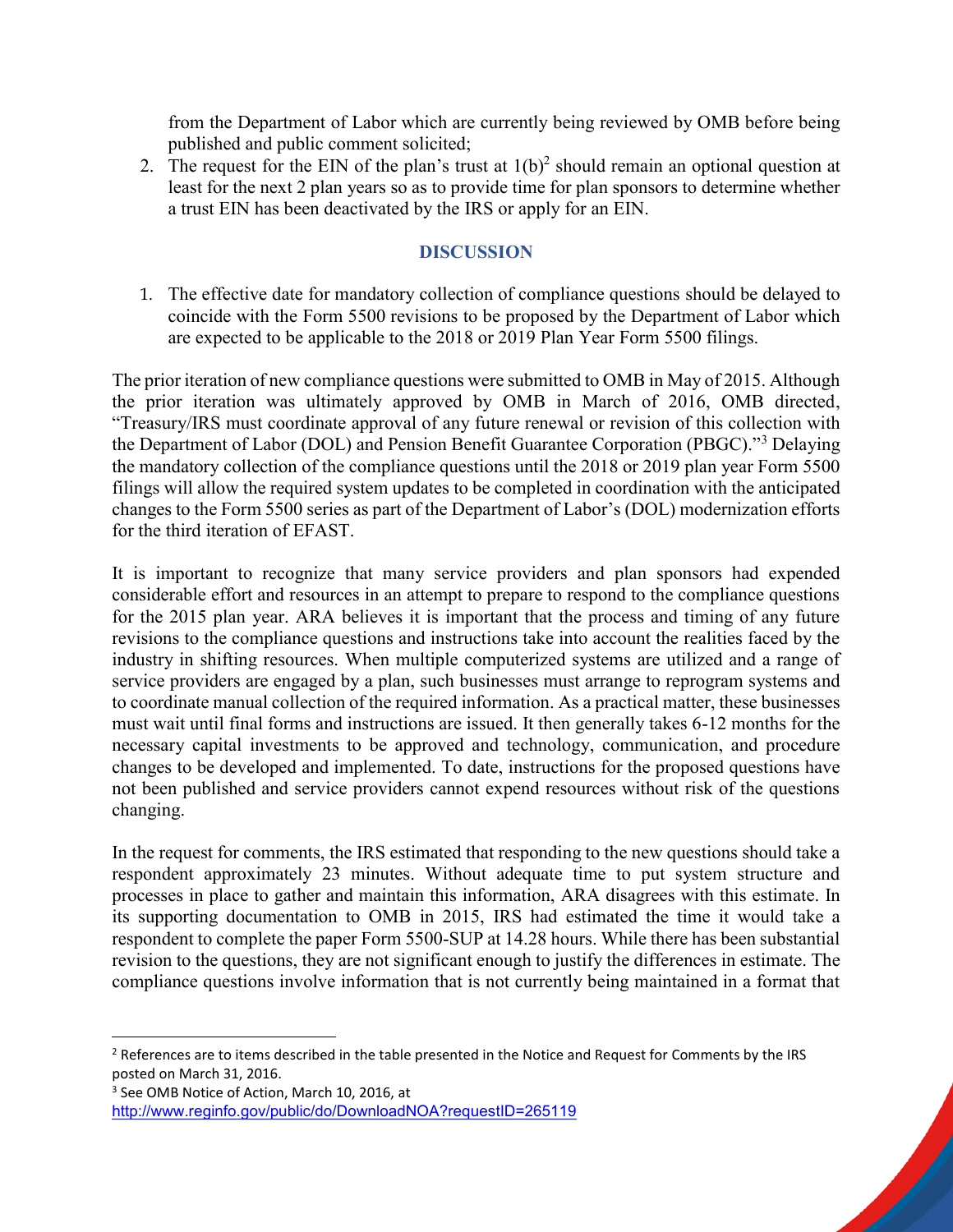is readily accessible. Most of the information has either never been required to be reported or has not been required since 2004 and will take significant manual effort to gather.

**ARA recommends** that the effective date for mandatory collection of compliance questions be delayed to abide by the OMB directive and coincide with the proposed Form 5500 revisions from the Department of Labor which are expected to be applicable to the 2018 or 2019 Plan Year Form 5500 filings. By the time final forms and instructions are issued for this iteration of IRS compliance questions, it will be extremely difficult to implement for the 2016 plan year.

2. The request for the EIN of the plan's trust should remain an "optional" question at least for the next two plan years so as to provide plan sponsors time to determine whether a trust EIN has been deactivated by the IRS and seek reactivation or apply for a new EIN.

A significant number of plans do not have a trust EIN or may not know if they previously received one. This is due to two factors. Since 1983, the income tax regulations have permitted a plan administrator to transfer responsibility for withholding, remitting and reporting income taxes withheld on a plan distribution to the payor.<sup>4</sup> This practice is very common and has resulted in many plans forgoing applying for an EIN. In addition, before 2009, the IRS routinely deactivated a trust's EIN if it had not been used for reporting for a number of years. This could have happened because responsibility had been transferred to the payor or simply because no reportable distributions had been made for several years (which is fairly common for a small business sponsored plan with a limited number of participants).

Adding to the difficulties, there is no easy way to determine whether an EIN has previously been issued or is still valid, making it impossible in many cases for a plan's service provider to advise as to the proper course of action. Additionally, trusts that applied for an EIN in anticipation of the 2015 compliance questions have encountered issues that delay the receipt of a trust EIN. For example, there are restrictions on the number of EINs that a provider may request in a day. In addition, when applying for a trust EIN, the system does not allow a trust effective date that is more than 25 years ago to be entered. Finally, proving the adage that no good deed goes unpunished, many trusts that have recently applied for an EIN have received burdensome, blanket IRS requests to retroactively file Form 945s for all years the trust was in existence notwithstanding the circumstances described above that would have obviated any obligation to file the form. It should be noted that the EIN used to report distributions and reflected on Form 1099-R is already collected as part of the Schedule R information.

**ARA recommends** that the request for a trust EIN remain optional until at least the next two plan years and the IRS process to confirm whether a trust EIN has been issued and is still active along with the process to request a trust EIN should be simplified.

 $\overline{\phantom{a}}$ 

<sup>4</sup> See Treas. Reg. §35.3405-1T, Q&A E-2.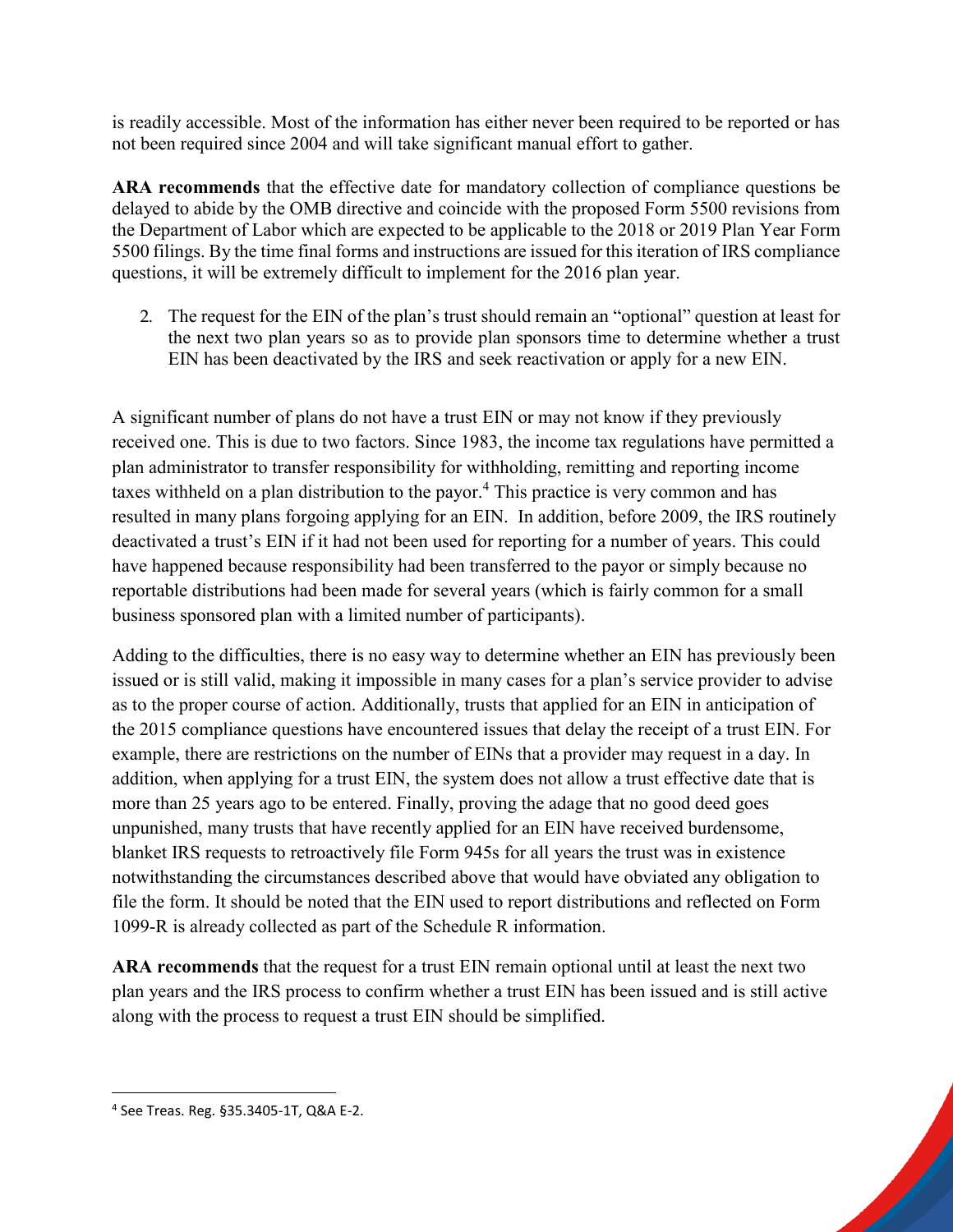\* \* \*

These comments were prepared by ASPPA's Reporting and Disclosure Sub-committee of the ASPPA Government Affairs Committee, Kizzy Gaul, Chair on behalf of ARA. Please contact Craig Hoffman, General Counsel and Director of Regulatory Affairs at ARA, at (703) 516-9300 ext. 128, if you have any comments or questions regarding the matters discussed above.

Thank you for your time and consideration.

Sincerely,

 $\sqrt{s}$ Brian H. Graff, Esq., APM Executive Director/CEO American Retirement Assoc.

 $\sqrt{s}$ Judy A. Miller, MSPA Executive Director, ACOPA

 $\sqrt{s}$ Craig P. Hoffman, Esq., APM General Counsel American Retirement Assoc.

 $\sqrt{s}$ Elizabeth T. Dold, Esq., Co-Chair ASPPA Gov't Affairs Committee

 $\sqrt{s/}$ Robert Kaplan, CPC, QPA, Co-Chair ASPPA Gov't Affairs Committee

#### **cc:**

Mr. R. Joseph Durbala IRS Reports Clearance Officer Internal Revenue Service

Mr. Rob Choi Director, Employee Plans Internal Revenue Service

Mr. Louis J. Leslie